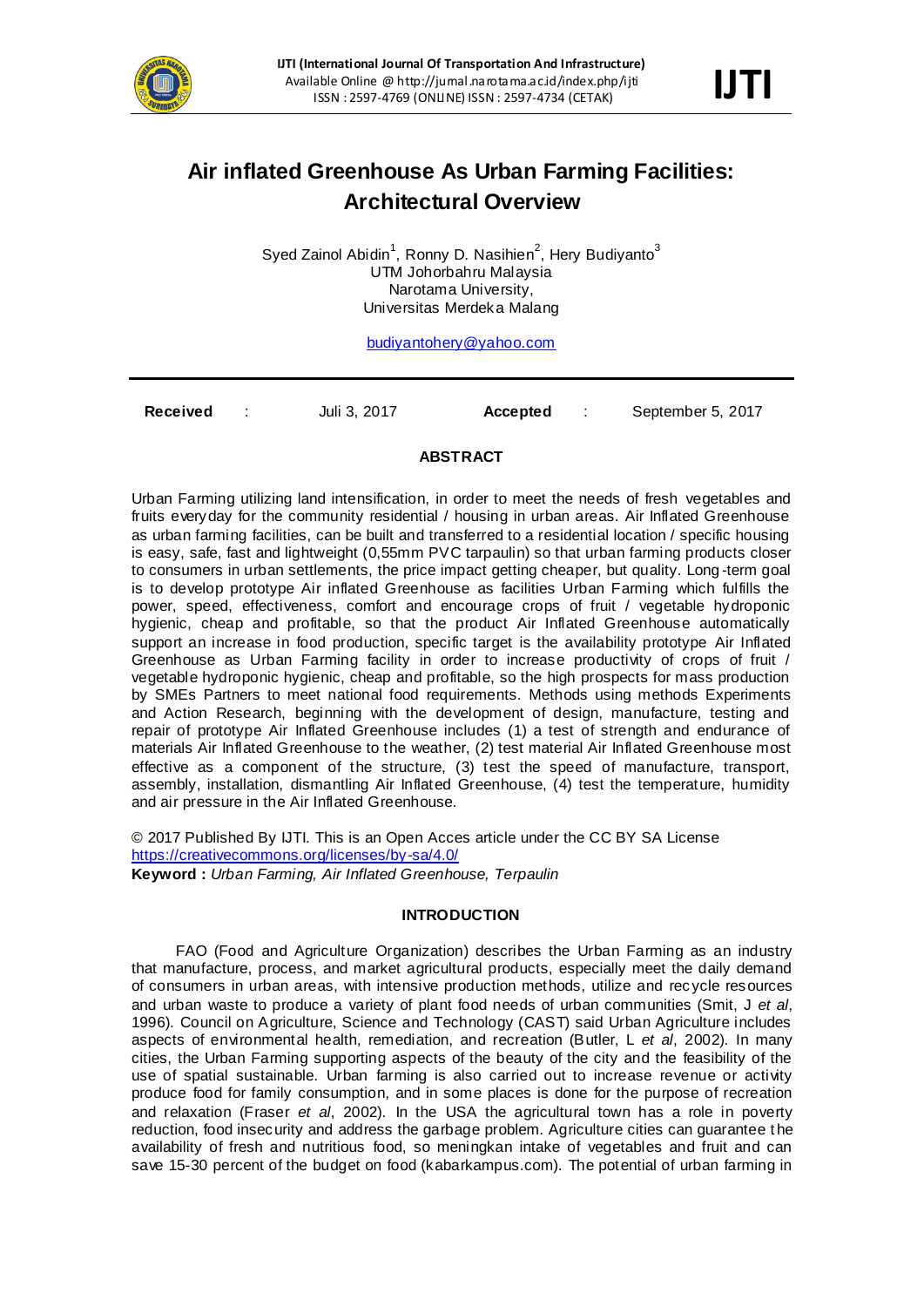Indonesia is very large, from 10.3 million ha yard area that has not been used more than 30% are in urban areas. Besides the consumption of vegetables and fruit Indonesian community of only 40 kg / capita / year, while the Food and Agriculture Organization of the United Nations (FAO) requires ideally vegetable consumption of 73 kg / capita / year (industri.bisnis.com). Urban agriculture provide optimal results with the facilities and technology Greenhouse Hydroponics. Greenhouse increase the intensity of crop protection from rain, sunlight and microclimate, as well as optimizing plant maintenance, fertilization and micro irrigation, so as to increase the production of vegetables, fruits and flowers quality irrespective of the season (G. Thiyagarajan *et al*, 2007). Greenhouse easier with Air Inflated Structure technology that can meet the requirements of strength, comfort and speed in space in the greenhouse construction. Structure Air inflated membrane material can be resistant to weather up to more than 10 years, depending on the type of material (Setiawan, M. Ikhsan, 2014). Besides Air Inflated Structure Materials proved to be reliable based on lab testing Narotama and Field Test, give satisfactory results include strong tensile test up to 218.3 kg, material durability >  $70^{\circ}$ C, 3 minute installation and 3 minute dismantling and temperatures in room <35<sup>0</sup> C (Setiawan, M. Ikhsan *et al*, 2015). Air Inflated Structure can be used in a confined area, lightweight structural materials (PVC 0.55mm terpaulin), easily removed, folded and transported to another location just by truck / pickup. This paper seeks to explore the Air Inflated Greenhouse as Urban Farming Support the National Food Security. Urgency is as follows: (1) Potential Urban Farming in Indonesia is very large, from 10.3 million hectares of yard area that has not been used more than 30% are in urban areas. Besides fruit and vegetable consumption of Indonesian is still low at only 40 kg / capita / year, while the Food and Agriculture Organization of the United Nations (FAO) requires ideally vegetable consumption of 73 kg / capita / year (industri.bisnis.com); (2) Urban Farming provide optimal results with the facilities and technology Greenhouse Hydroponics. Greenhouse technology increases the intensity of crop protection from rain, sunlight and microclimate, as well as optimizing plant maintenance, fertilization and micro irrigation, so as to increase the production of vegetables, fruits and flowers quality irrespective of the season (G. Thiyagarajan *et al*, 2007); (3) Research shows that if urban farming is applied to the housing / settlement in Surabaya, may attract buying interest of consumers, potential consumers are young families upper middle class housing, and urban farming is the predominant desired fruit plants (Ghana, AyuKemala, 2014); (4) Greenhouse technology more easily supported the implementation of Air Inflated Technology that can meet the requirements of strength, speed, comfort in the room and the feasibility of growing plants fruit / vegetable hidoponik therein; (5) Air Inflated Greenhouse into solutions of food availability in urban hygiene, cheap and profitable, due Greenhouse flexible placement in residential / housing with hydroponic technology that is commonly applied to urban agriculture community; (6) Air Inflated Greenhouse has high prospects for mass produced by SMEs Partner, due to high demand for urban food and inadequate availability of hygienic food production, but cheap price.



**Figure 1. Greenhouse and supporting tools Source: greenestcity.ca**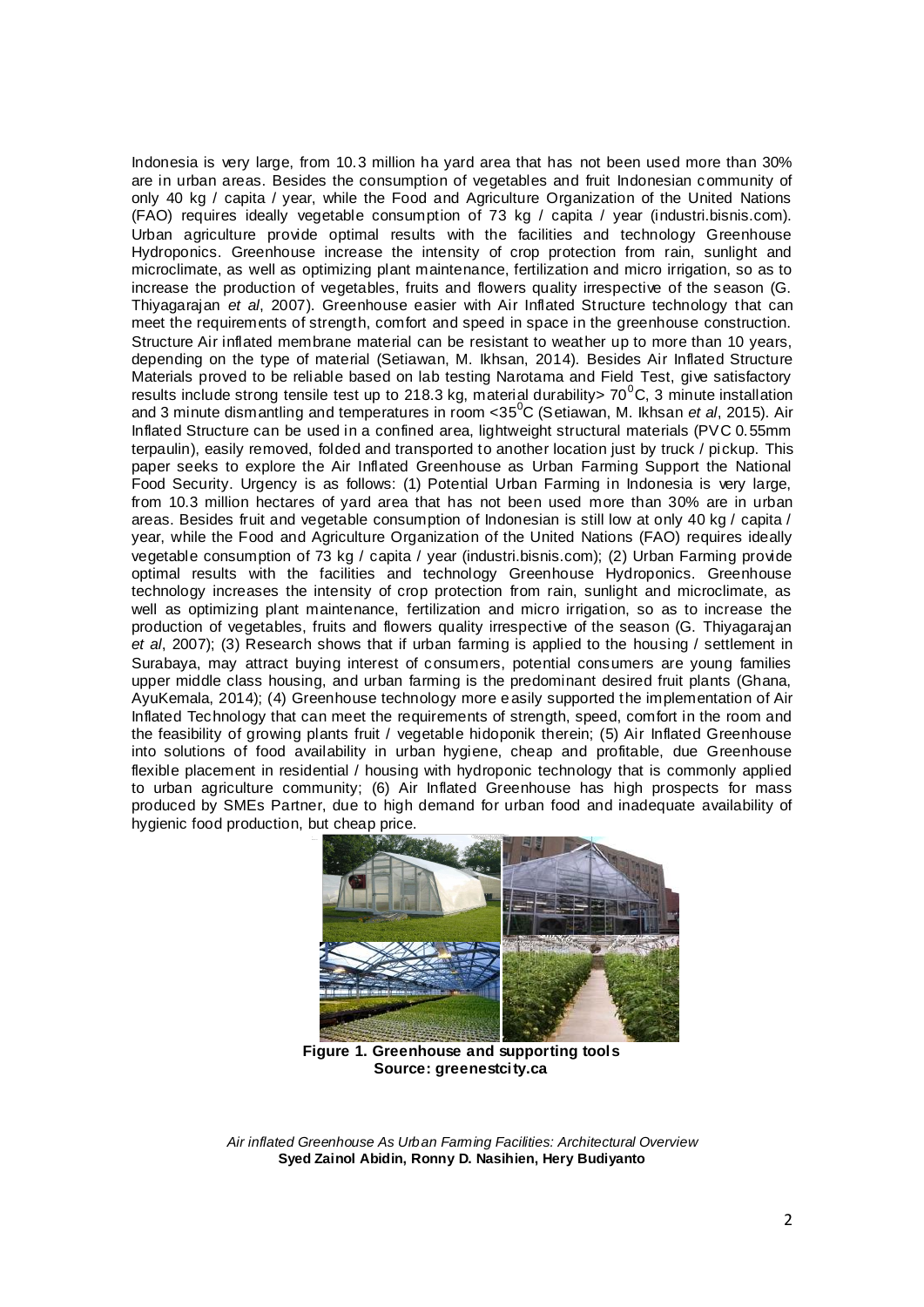## **MATERIAL AND METHOD**

#### **URBAN FARMING**

Green property currently has a tendency to appeal to consumers. Developers are challenged to provide a real unique selling point in the product properties to attract customers in this green trend. Agriculture cities (urban farming) has the potential not only green but also productive. With the concept of urban farming, not only benefit consumers but also residential green integrated with refreshing means in the form of farm tours. Opportunity is a business that can serve as a diversified developer of the concept of green property residential property amid the competition. While the potential for developers in Surabaya is no housing that carries the concept of urban farming (Ghana, AyuKemala, 2014). Additionally Agriculture Urban led the community as "foodies", "Locavores", "organic growers" that serves as a means of sharing information and facilities and selling local product, thereby generating income, reducing the risk of pesticides and chemicals excess in consumption, thereby increasing resilience food, b ecause the closer the distance between producers and consumers so that preservatives and no additional processing is needed. This makes consumers get a guarantee of foodstuffs obtained so fresh (Thornton, A, 2011). Studies show that by moving from food that was grown locally could save emissions from the transportation of foodstuffs as much as 50,000 metric tons of carbon dioxide, which is equivalent to removing 16.191 cars from the road. As the impact of reduced energy usage, carbon footprint of a city as a result of the Urban Agriculture business also reduced. (Xuereb, M, 2005), (Delta Institute, 2013).According to Penney and Prior (2014) In Wales and Scotland, it was found that local food is more popular; with 45 and 41 per cent of consumers', respectively, purchasing local food. These findings also showed that local food is purchased more frequently in London. This can be accredited to the aspirational nature of the product, with London consumers wishing to lead a rural life and they appear to be buying into that way of life when purchasing local food (IGD, 2006). Improved taste, freshness and quality of produce are cited as key drivers for consumers when purchasing local food (Seyfang, 2006; Chambers et al., 2007; Murphy, 2011). IGD (2008) found that these factors were the main reasons for consumers purchasing local food, with 60 per cent of consumers stating "freshness" as their top motivational factor. In agreement with this view, Tippins et al. (2002) states that consumers believe that local produce will be "fresher" due to a shorter distribution channel which allows for fruit and vegetables to ripen more naturally. While factors such as freshness and taste are functional drivers for the purchase of local food, consumers are also motivated by emotional factors such as supporting the local economy, supporting local jobs and small scale producers (Adsearch, 2009; Groves, 2005). The Food Standards Agency (2007) found this was one of the top two reasons for purchasing local food; supporting local business (57 per cent) and supporting local area and community (51 per cent). In support of this, the IGD (2008) found that 44 per cent of respondents cited support for local producers as their reason for buying. Thus, consumers view local food as a driver of the local economic climate and are keen to support it for these reasons. Seyfang (2006, p. 7) found that a third of consumers saw local food as a way of "preserving local heritage and tradition". Consumers are therefore looking to form a relationship with producers and farmers, and "make the link between the foods they buy and the production origins and methods underlying them" (Weatherall et al., 2003). For instance, both Murphy (2011) and Tippins et al. (2002) found that consumers enjoy farmers' markets due to the enabling of consumer interpersonal engagement with stallholders within the marketplace. This claim is also highlighted by Hinrichs (2000) who researched the USA where farmers' markets have rapidly grown since the 1970s. The findings reveal that for farme rs' markets within New York State, visitors enjoyed the market experience as a social event. Weatherall et al. (2003) found that knowledge of food provision was greater for rural consumers and they were more able to make links between food and farming. Subsequently, this may encourage rural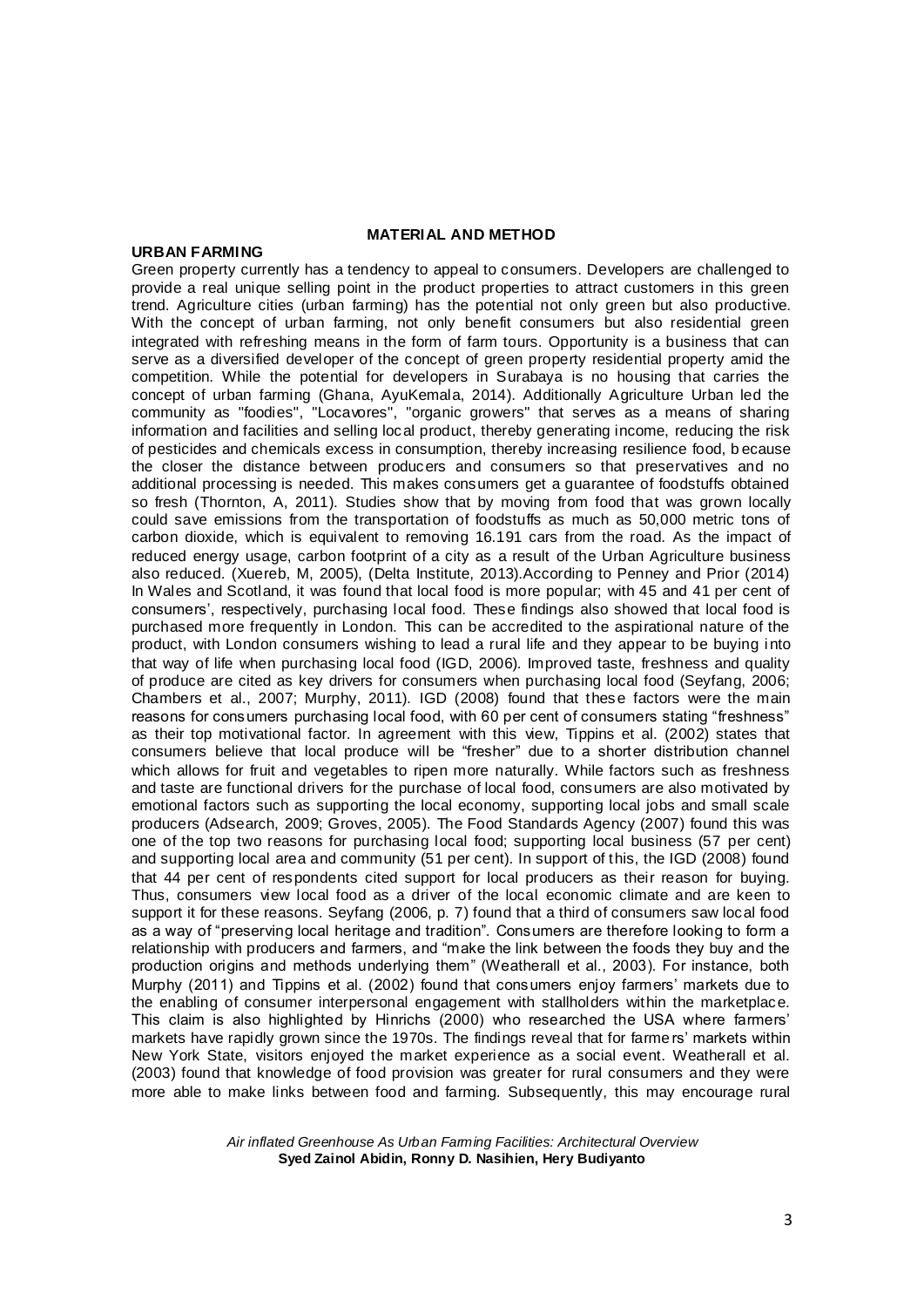consumers to be more responsive to local food, in contrast to the urban consumer. The Netherlands has one of the most advanced hydroponic technology implementation as the largest producer of hydroponic products in the world. The total land area of hydroponic cultivation reached 10,000 ha. Hydroponics products in the Netherlands accounted for 50% of the value of all fruit and vegetables produced in the country. The main commodity namely peppers, tomatoes, and cucumbers and cut flowers, especially roses, gerbera, carnation and chrysanthemum. Mostly destined for export markets. Almost all production activities in the greenhouse using hydroponic techniques with NFT system and rockwool culture. NFT is a method of cultivating plants with the roots of plants growing in shallow layers and nutrients to circulate. Plants grown in a layer of polyethylene with plant roots submerged in water containing nutrient solution is circulated continuously with a pump. Thus the plants can get eno ugh water, nutrients and oxygen. While Rockwool or commonly known as Mineral Wool is also a hydroponic techniques are made by heating the mineral rocks in a very high temperature that it becomes fibers. The fibers are then incorporated into a kind of loom and then into a form that is similar to foam (trubus-online.co.id).

## **AIR INFLATED STRUCTURE**

Pneumatic structure is a system of building structure tent constructed from thin sheets of flexible material, stabilized by the pressure difference with the medium: gas liquid, foam, or fine grain materials. When the flexible membrane composition given medium that causes a pressure difference, it forms a pneumatic ("pneuma" which means bubbles filled with air). Inflated membrane able to withstand the forces of the outside, because it turns into a pressure medium and medium holder into element thus forming a pneumatic load-bearing structure (Hery, 1992; Herzog, 1976). Building a tent with a material that weighs no more than 3 kg / m2 is able to shade the soil with a span of more than 100 meters (Otto, 1973) despite using pressure difference is not too great between the inner and outer space (Luchsinger, at.al., 2004) , How to work with a tent pole structure inflated with air is as follows: Air pressure is used to inflate the forms (eg: arc, beams, columns) that is used to support the building cover (Schodek, 1980). The air pressure inside and outside of the building is the same (Figure 2).



**Figure 1. Various Functions Tent With Frame Structure which Inflated Air (Air inflated Structure) Source: images.google.co.id.**



*Air inflated Greenhouse As Urban Farming Facilities: Architectural Overview* **Syed Zainol Abidin, Ronny D. Nasihien, Hery Budiyanto**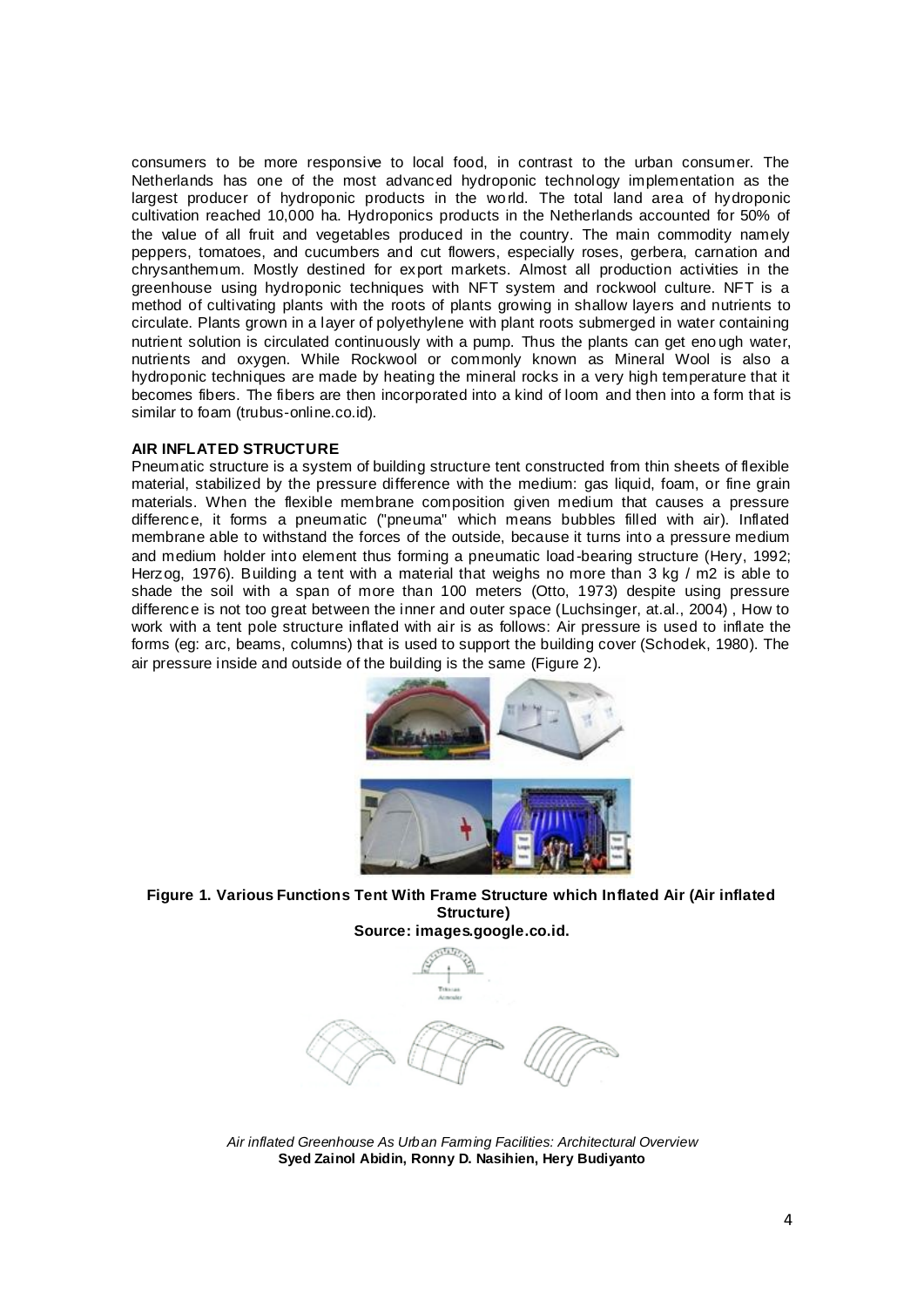## **Figure 2. Basic Principles of Frame Structure which Inflated Air (Air inflated Structure) Source: Daniel Schodek, 1980**

Thomas Herzog (1976) classify material pneumatic membrane structure into two, namely: isotopic material (strength and strain on the whole the same direction) and an-isotropic material (its depending on the direction). Isotropic materials include: plastic films, fabrics, rubber membrane, a metal foil. Tetoron polyester fabric such as a pneumatic membrane structures can be weather resistant up to more than 10 years, depending on the type of material coatingnya **Table 1: Resistance polyester fabric belapis**

| <b>Bahan pelapis</b>                      | <b>Ketahanan</b> |  |  |
|-------------------------------------------|------------------|--|--|
| <b>PVC</b> bening                         | 3-8 tahun        |  |  |
| PVC bening ditambah 2-6% TiO <sub>2</sub> | 8-12 tahun       |  |  |
| PVC warna opaque                          | 10-18 tahun      |  |  |
| chloroprene                               | 8-12 tahun       |  |  |
| polyethilene chlorosulfat                 | 12-20 tahun      |  |  |
| polyurethane                              | 4-6 tahun        |  |  |

|  |  | Source: Thomas Herzog, 1976 |
|--|--|-----------------------------|

Testing security against fire, among others, performed by The Swedish Research Laboratory. Tests conducted for the membrane material of polyester fabric coated with PVC concluded that the fire hazard is very low throughout the building tent is not used to store flammable items; Protection against fire in buildings pneumatic tent is the same as the equipment used for ordinary buildings. Activities such as smoking and weld allowed throughout always pay attention to the safety factor. (Schulz, 1967). The construction process of Air In flated Structure is through three phases, namely fabrication, transportation and construction. In modern countries (Europe and USA) are Air Inflated Structure is not a new thing, the third process is done by different parties. The construction process which has a skeleton structure tent Air Inflated Structure becomes the object of research. Research and testing of the system structure of pneumatic, among others, in a test model of the structure of the pneumatic in 1992 has been carried out in the paper "Study and Design Building Structures Pneumatic who emphasized the aspect Techniques and Methods Construction, Case Study: Roof Structure Single Pneumatic Membrane support by the Air in the Gymnasium"(Budiyanto, Hery, 1992).The experimental model of the structure is necessary to know the behavior of the prototypestructure on a smaller scale. One of the recommendations of the study is a pneumatic structure has several advantages compared with the conventional structure, the initial investment is low, the speed and ease of development, easy maintenance, structural elements can be folded (compact) that can be stored in a warehouse with a size of 3x3 m<sup>2</sup>, resulted in a prototype pneumatic structure support by the Air (Budiyanto, Hery, 2010). This prototype can be built in just 30 minutes, the building area of 150  $m^2$  is ready to accommodate 50 people. The downside of this prototype is the use of rigid doors should be airtight so difficult for ordinary people to familiarize themselves out of the tent bubbles. Purwanto as outlined in the article entitled "The Development of Structures Pneumatic Enriching Architectural Design" (Purwanto, 2000) convey the possibility of applying and developing the structure of the pneumatic in Indonesia, among others climatic conditions in Indonesia, especially the problem of wind, not a significant problem and can be reckoned with calculation pressure in the pneumatic structure. Things that need to be considered in the use of pneumatic structure in Indonesia, among other behavioral, social conditions of the people of Indonesia need to be improved, especially in the maintenance of the building. Fad aspect of society in view and treat the building / public facilities often cause damage. However, people need to be familiarized with the system a nd introduced a new structure this so that they can learn on one condition, shape, behavior or a new civilization. Alain Chassagnoux and his colleagues in the "Teaching of Morphology" (Chassagnoux *et.al*., 2002) explains that in order to study the forms of contemporary architecture that uses nonconventional structure. The lecturers can ask students to conduct experiments model so get the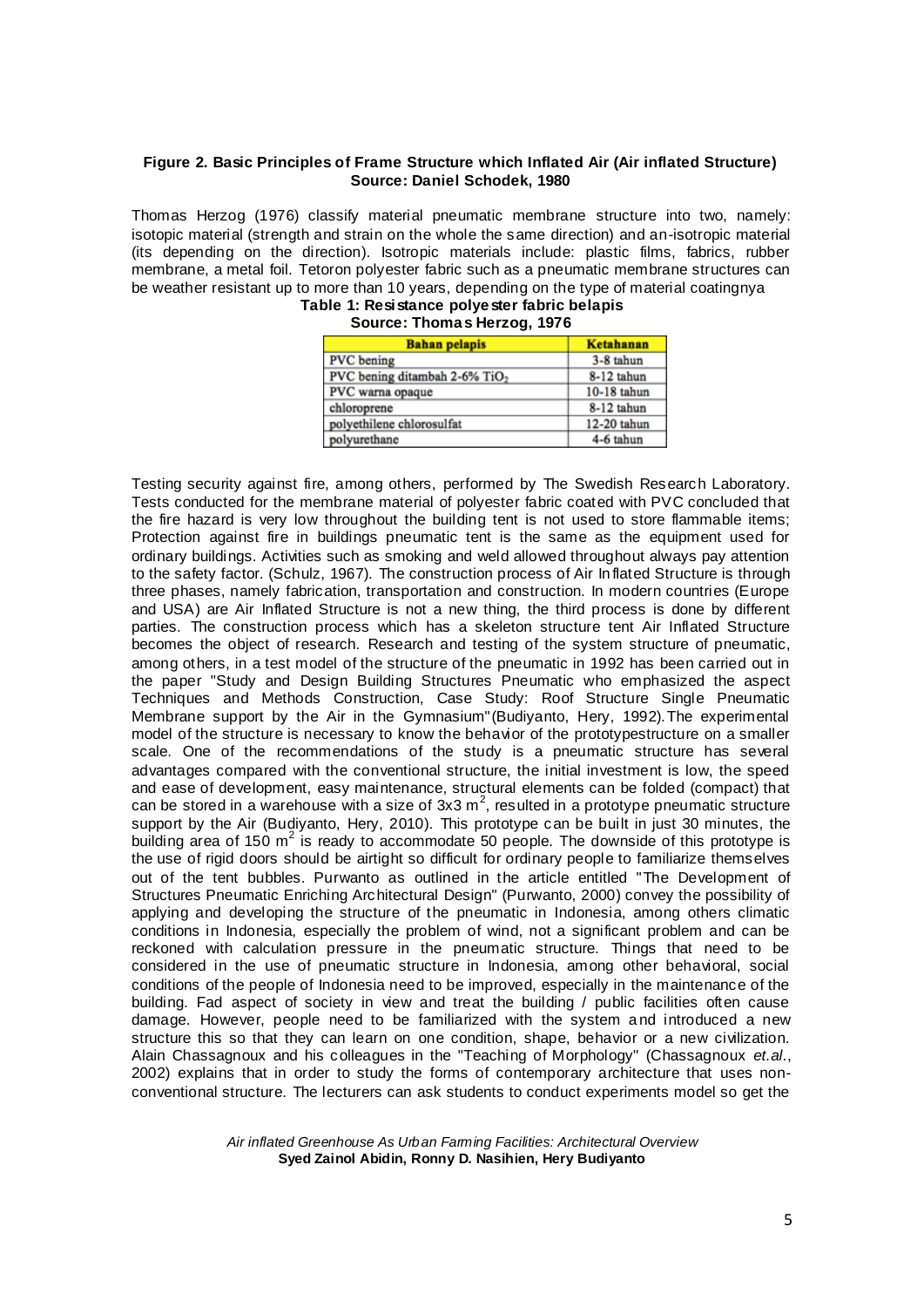"form" of the building using elements / components designed by the students. With the study of the shape of the building through the study of geometry and science will provide the experience formation of structures is difficult and hiperhitungkan mathematically. Greenhouse technology is getting easier with Air inflated Structure technology that can meet the requirements of s trength, comfort in the room and speed in the Greenhouse construction. Structure Air inflated membrane material can be resistant to weather up to more than 10 years, depending on the type of material coatingnya (Setiawan, M. Ikhsan*et.al*, 2014). Besides Air inflated membrane Materials Structure proved to be reliable based on lab testing Narotama and Field Test, give satisfactory results include strong tensile test up to 218.3 kg, material durability> 70<sup>°</sup>C, 3 minute installation and 3 minute dismantling and temperatures in room <35<sup>0</sup>C (Setiawan, M. Ikhsan*et.al*, 2015 (a)). Structure inflated water can be used in a confined area, lightweight structural materials (PVC 0.55mm terpaulin), easily removed, folded and transported to another location just by truck / pickup (Setiawan, M. Ikhsan*et.al*, 2015 ( b))



**Figure 2. Process Setting-Up Air inflated Structure (Source: Setiawan, M. Ikhsan***et.al***, 2015 (a))**



**Figure 3. Finishing Process Air inflated Structure** (Source: Setiawan, M. Ikhsan *et.al*, 2015 (a))

## **RESULT AND DISCUSSION**

This research uses experimental methods and action research in the form of prototyping, testing laboratory and testing field for a wide range of variables (Cowan, 1968), such as testing of material Air Inflated Greenhouse. According to Penney and Prior (2014) future research needs to further examine how the growth of local food and the urban consumer can develop in the future.

## **CONCLUSIONS AND SUGGESTION**

In particular, the urban consumer's relationship with supermarkets needs to be further explored. Also, it is necessary to explore the attitudes of urban consumers from other urban areas. Supermarkets market local food needs more attention in order to fully gain an appreciation of the ways in which the purchase of local food for urban consumers can be increased. Future research could explore the factors of influence within the attitude-behaviour gap which would offer more insights into potential barriers of local food and how these could be mitigated to encourage the purchase of local food for urban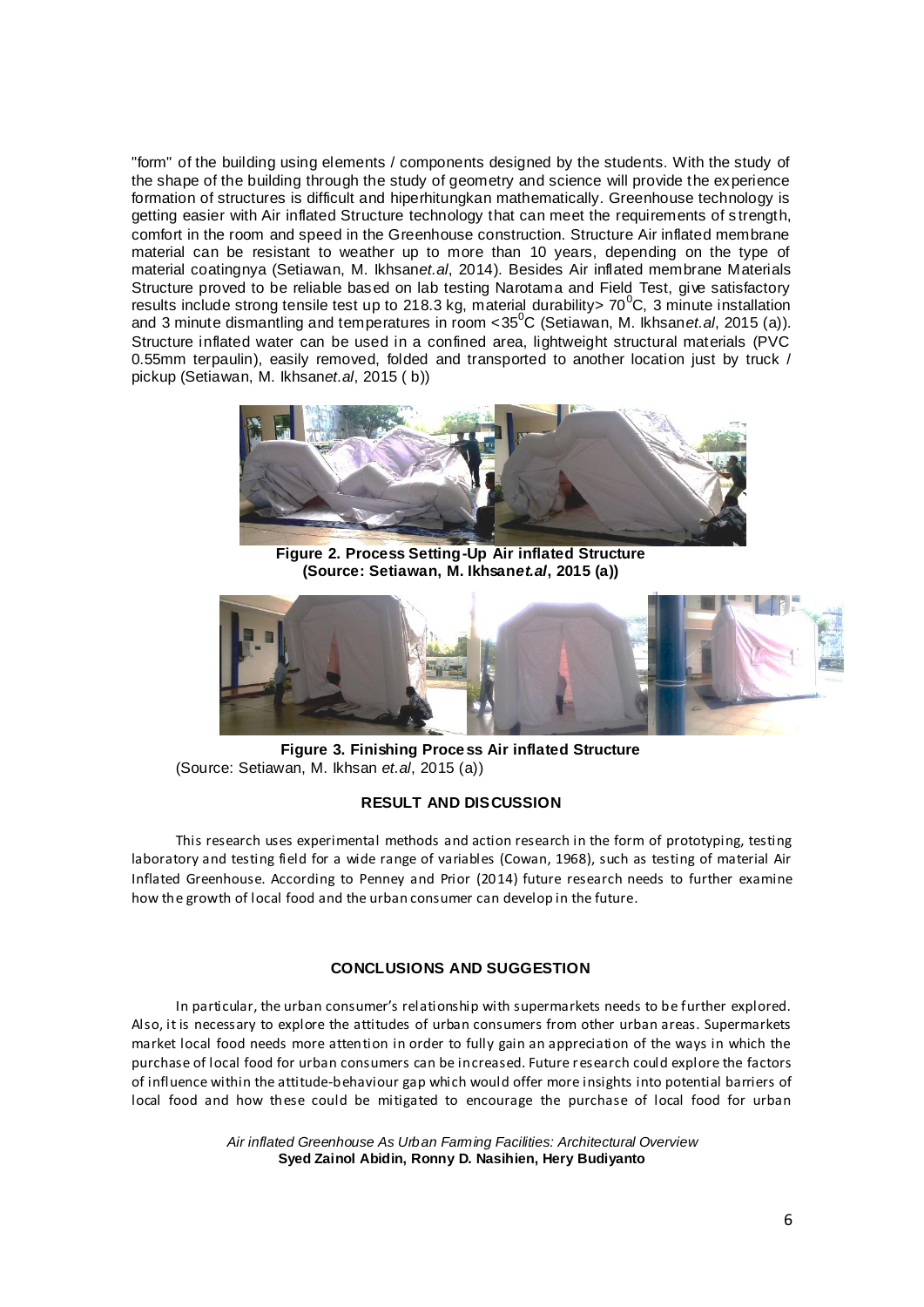consumers.

#### **REFERENCES**

- [1] Budiyanto, Hery (1992) Kajian dan Perancangan Bangunan dengan Konsep Struktur Pneumatik yang Ditekankan pada Aspek Teknik dan Metoda Konstruksi, Kasus Studi: Struktur Atap Pneumatik Membran Tunggal yang Ditumpu Udara pada Gedung Olah Raga, Tesis S2, InstitutTeknologi Bandung
- [2] Budiyanto, Hery (2007) Uji coba Model Dan Prototipe Tenda Pneumatik Sistem Knock Down Sebagai Bangunan Penampungan Sementara Untuk Korban Bencana, Laporan Penelitian Hibah Kompetisi A2, Teknik Arsitektur Universitas Merdeka Malang
- [3] Budiyanto, Hery (2010) Pembuatan Tenda Pneumatik Sistem Knock Down Yang Ringkas Dan Cepat Bangun Sebagai Bangunan Penampungan Sementara Untuk Korban Bencana, Laporan Penelitian Hibah Bersaing Tahun 2008-2010, Teknik Arsitektur Universitas Merdeka Malang
- [4] Butler, L, Moronek, D.M (2002) Urban and Agriculture Communities: Opportunities for Common Ground, Ames, Iowa: Council for Agricultural Science and Technology
- [5] Chassagnoux, Alain, et.al (2002) Teaching of Morphology, International Journal of Space Structures, Vol.17 No. 2 & 3, Multi Science Publishing Ltd., Brendwood (UK) Delta Institute, Urban Agriculture
- [6] Dent, Roger N (1971) Principles of Pneumatic Architecture. London: Elsevier Publishing **Company**
- [7] Fraser, Evan, D.G (2002) Urban Ecology in Bangkok Thailand: Community Participation, Urban Agriculture and Forestry, Environments 30 (1).
- [8] G. Thiyagarajan, R. Umadevi& K. Ramesh (2007) Hydroponics, Science Tech Entrepreneur-Water Technology Centre-Tamil Nadu Agricultural University, India
- [9] Ghana, AyuKemala (2014) Peranan Urban Farming dalam menarik minat beli konsumen pada Real Estate Perumahan di Surabaya, Tesis, S2 Arsitektur -Perancangan Real Estate, ITS, Surabaya
- [10] Herzog, Thomas (1976) Pneumatic Structures, a handbook for the architect and engineer. London: Crosby Lockwood Staples
- [11] Intent (2005) Membran Structures. Kortrijk: Intent Inc
- [12] Itek (2005) Air Cell Technology. Pennsylvania: Inflatable Technology -USA Inc
- [13] Luchsinger, Rolf H. et.al. (2004) Pressure Indicated Stability: From Pneumatic Structure to Tensairity. Article No.JBE-2004-025, Journal of Bionic Engineering. Vol.1. No.3, hal.141- 148, Jilin University - Nanling Campus, Changchun PR China
- [14] Otto, Frei (1973) Tensile Structures. Cambridge: The MIT Press
- [15] Penney, Ursula and Prior, Caroline (2014) Exploring the urban consumer's perception of local food, International Journal of Retail & Distribution Management, Vol. 42 No. 7, 2014, pp. 580-594, Emerald Group Publishing Limited
- [16] Purwanto (2000) Perkembangan Struktur Pneumatik Memperkaya DesainArsitektur. Jurnal DimensiVol 28 No. 1, Universitas Kristen Petra, Surabaya
- [17] Salvadori, Mario (1981) Structural Design in Architecture. New Jersey: Prentice Hall Inc
- [18] Schodek, Daniel (1980) Structures. New Jersey: Prentice Hall. Inc
- [19] Schueller, Wolfgang (1983) Horizontal Span Building Structures. New York : John Wiley & Sons
- [20] Setiawan, M. Ikhsan, Budiyanto, Hery (2014) The Development of Air Inflated Structure as the Facility on Natural Disaster Area, Australian Journal of Basic and Applied Sciences, ISSN 1991-8178, April Issue 2014
- [21] Setiawan, M. Ikhsan, Budiyanto, Hery, et.al (2015) Pengembangan Bangunan Air Inflated Structure sebagai fasilitas Tanggap Bencana, Seminar NasionalTeknologi (SENATEK)